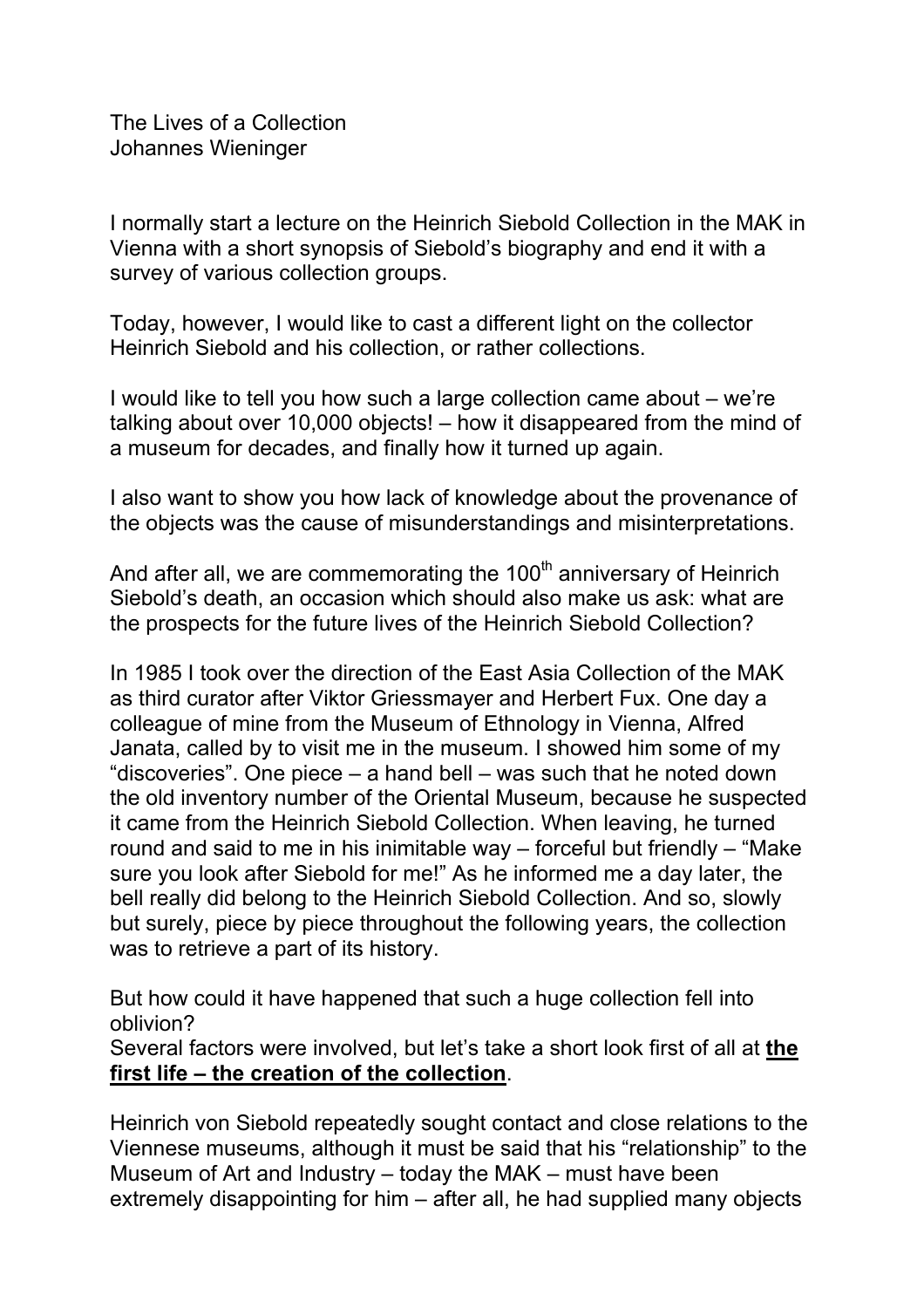to this same museum on the occasion of the Vienna World Fair. In this role as sponsor, he suggested that the museum should put on an exhibition of objects from his personal collection; this did in fact take place in May of the same year. More than this, he even offered his entire collection so to speak as a permanent loan. The museum pointed out its needy financial situation – a constant excuse of Austrian museum directors that has lost none of its topicality – and rejected this "unreasonable" request. Nor was the director very helpful or active in supporting Heinrich Siebold's wish to be elevated to the ranks of the minor nobility, which would have been associated with Austrian citizenship.

His wish was finally fulfilled in 1888 through his generous dedication to the Imperial Natural History Museum, which had not yet opened. Thus he was able to place a part of his collection at the very best address – in the truest sense of the word. More than 5000 objects formed a good part of the Japanese Collection of the anthropological-ethnographic department. Conceptually this could only have been second choice for Heinrich Siebold, because the obsolete museum concept of combining natural history and non-European culture under one roof contradicted all museum praxis of the time. Above all, his father Phillip Franz von Siebold had insisted in theory and practice on the equal status of world cultures for one thing, and for another on the distinct separation of natural product from artefact. The Museum of Art and Industry would have been the better location even then, but the ignorance prevailing there prevented this.

This "imperial planning blunder" was only corrected in 1928, with the founding of the Museum of Ethnology.

A point of reference for Heinrich Siebold in Vienna was Arthur von Scala. An energetic, intellectual "go-getter", a cosmopolitan, who developed a strong love of Asia very early on.

As early as 1869 this 23-year-old textile engineer had already accompanied the "imperial and royal expedition to China, Siam and Japan" as a specialist consultant. It returned in 1871, bringing the first (few) objects with it from East Asia. Only a short time later – 1873 – Scala, not yet 30, belonged to the founding committee of the so-called "Circle Orientale" at the Vienna World Fair, whose primary aim was to promote economic contacts with Asian countries.

He will also have come in contact here with Heinrich Siebold, who was 6 years younger, a connection lasting until Siebold's death in 1908.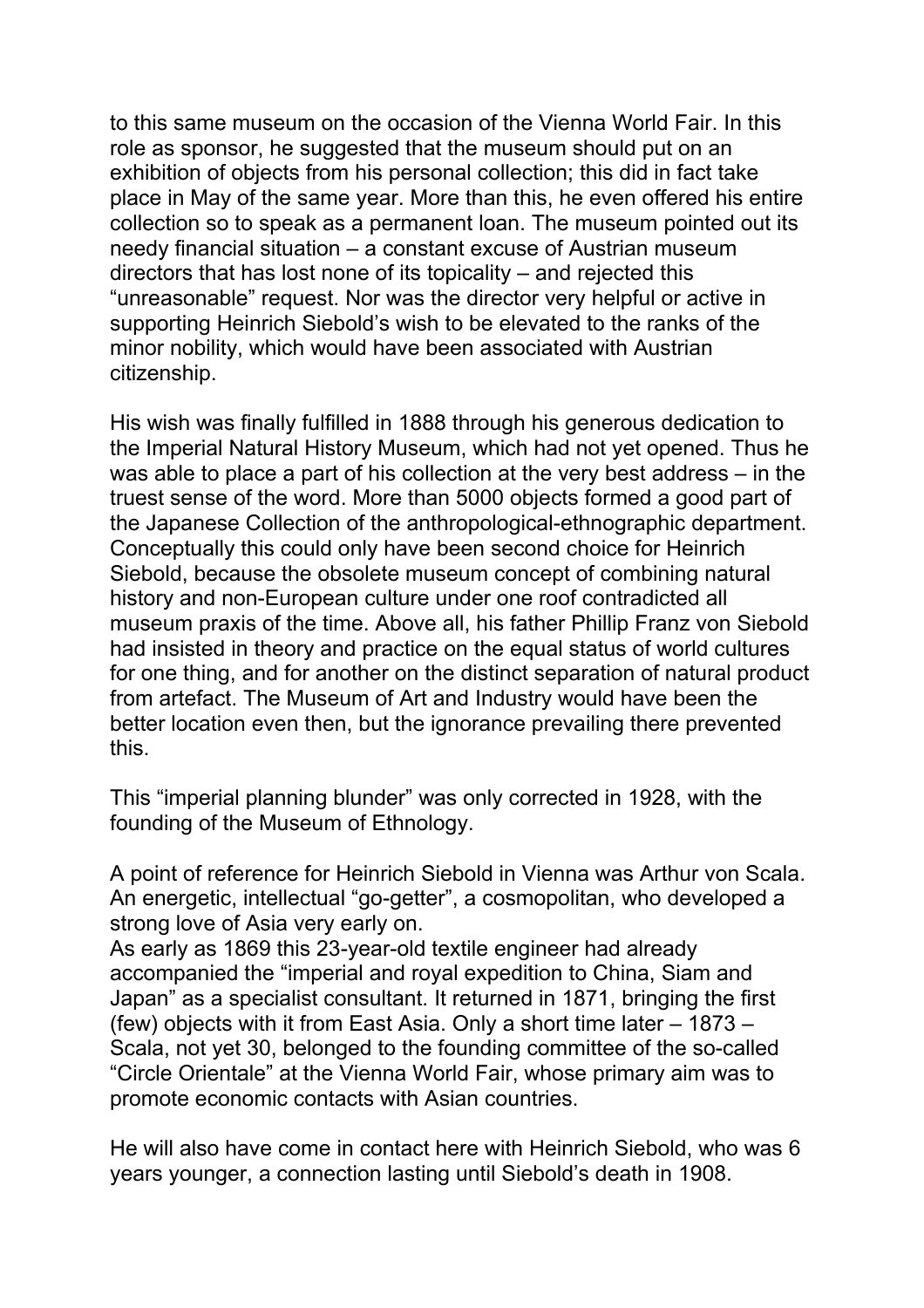His work for the Austrian Embassy in Tokyo, his translation services for the Japanese Delegation and his private connections to Japan made the 21-year-old Heinrich Siebold an ideal partner for Arthur von Scala.

We shouldn't forget in an appraisal of Heinrich Siebold that he must have grown up in a Japanese/Japanesque atmosphere; the inspiration and idealism of his father must have affected him and his brother. Both of them continued their father's work each in his own way.

After the Vienna World Fair, in 1874/75 an autonomous Oriental Museum/Trade Museum was established, which institutionalised the agenda of the Circle Orientale; Arthur von Scala was named director. He took the term "museum" seriously and started to build up a collection of art and decorative arts from Asia. Contemporaries came to say of it that there was nothing comparable anywhere on the continent.

And Heinrich Siebold became his supplier for Japanese artefacts.

After the disappointments with the Museum of Art and Industry – today the MAK – and the placement of a more ethnographic part of his collection in the Natural History Museum, he will probably have been quite pleased that his Japanese collection landed with Scala, together with other Asian collections. While the state had missed the chance of establishing an ethnographic museum, this is what the Oriental Museum now indeed became. With the driving force behind it – perhaps we should say the excuse! – of strengthening trade, it built up a comprehensive Asian collection. This was probably an ideal option for Siebold's collection, which found its way into this museum in 1892, together with the Chinese-oriented collection of Hermann Mandl.

Siebold's great hour struck at last when Arthur von Scala was nominated the director of the Museum of Art and Industry in 1897. He appeared to give all his backing to bringing the Trade Museum collection with him into the building on Stubenring. The largest Japan exhibition ever seen in Vienna – and I mean the largest, right up until today – was organised by Scala in 1905, with the assistance and advice of Heinrich Siebold. The whole building was cleared and transformed into a "Japanese theme park". Everything people associated with "Japanese" was conglomerated in over-abundant profusion. Unfortunately, we possess very few photos to document this opulent show.

Around 50% of the Japonica exhibited there came from the Siebold Collection, and the museum took this opportunity to purchase even more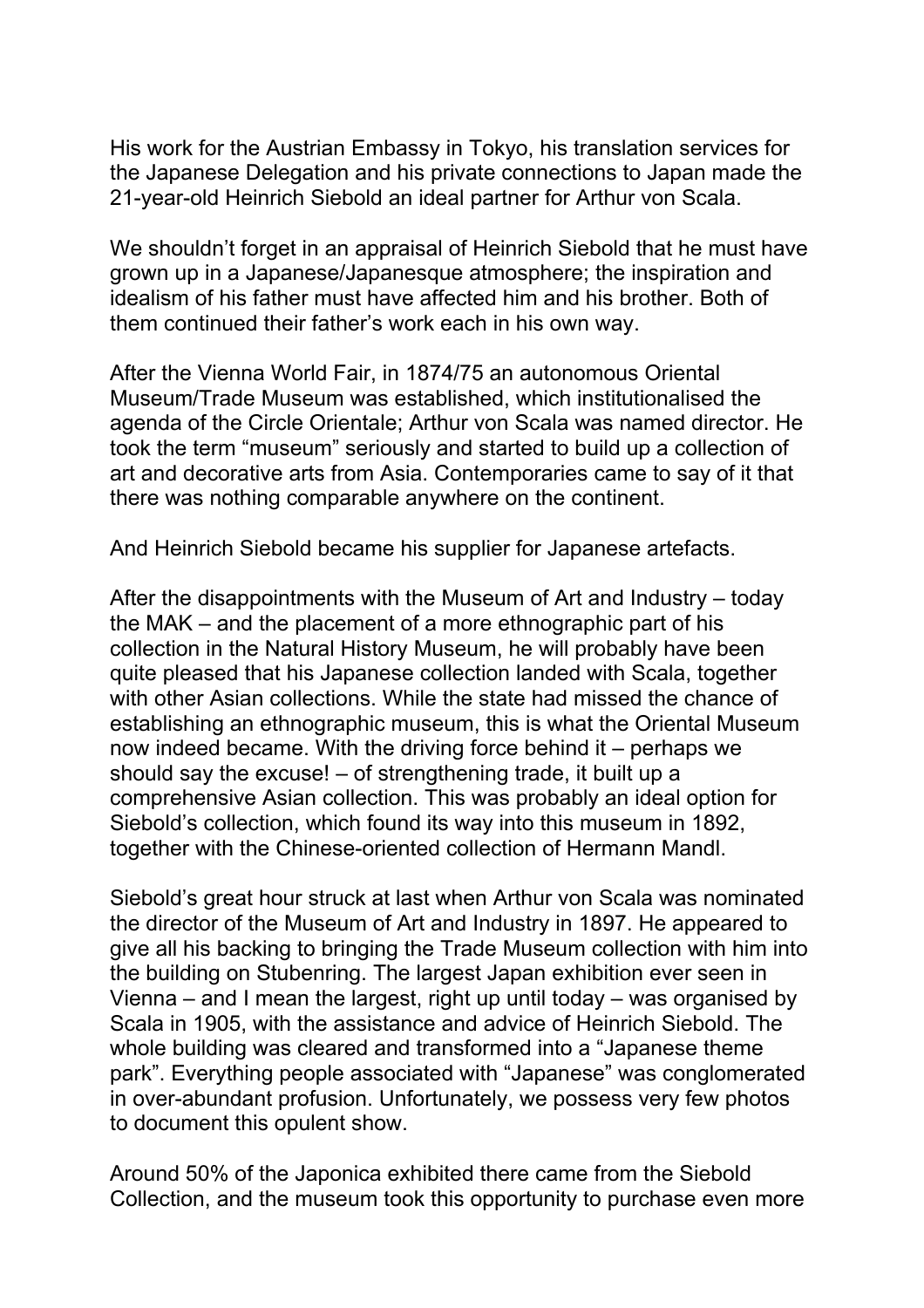from him: over 800 Japanese colour woodcuts – single prints and also in albums – were to become the foundation of the MAK's very comprehensive ukiyo-e collection.

So-called Japonisme was at its peak in 1905, the fascination for the new forms, colours and patterns held artists and craftsmen spellbound. The approach to Japan was not through history or even art history, but via the emotional level, the subjective astonishment of creative artists and museum officials, which is documented in the profusion of objects in the exhibition I mentioned before.

Arthur von Scala's efforts to take over the Trade Museum collections were finally crowned with success in 1907.

## And this takeover initiated **the second life of the Siebold Collection: Oblivion**.

The collection was indeed incorporated with over 4000 new inventory numbers – but the provenances were not documented!! Nor were the old inventories handed over – they first cropped up again in the Museum of Ethnology founded in 1928. And the collection inventory was evidently kept in thorough detail here; whatever was not found in the Museum of Ethnology was crossed out as "missing"!

A further reason for the oblivion was the fact that Heinrich Siebold died in 1908 and Arthur von Scala shortly afterwards in 1909. Thus the main protagonists had left the scene and the collection was stored, more rough than ready, in the museum attics.

Heinrich Siebold's private collection was still quite extensive. It was not allotted to public collections in the German-speaking countries as he had planned, but – already six months after his death – was sold off in 1909 more or less at dumping prices by the Viennese dealer "Au Mikado". A leaflet is the only record to document the wealth of the collection; any other traces disappeared into anonymity.

By a coincidence I was able in 2000/01 to track down something of the further fate of this important collection.

A collection compiled in the twenties was being offered for sale on the Viennese art market Each sheet in it had been purchased at that time for only one Groschen, (about 0,1 Yen). Unfortunately, ukiyo-e dealers from the entire German speaking regions had snapped up this legacy, so that I could only view the sad remains, among them apparently unsalable silk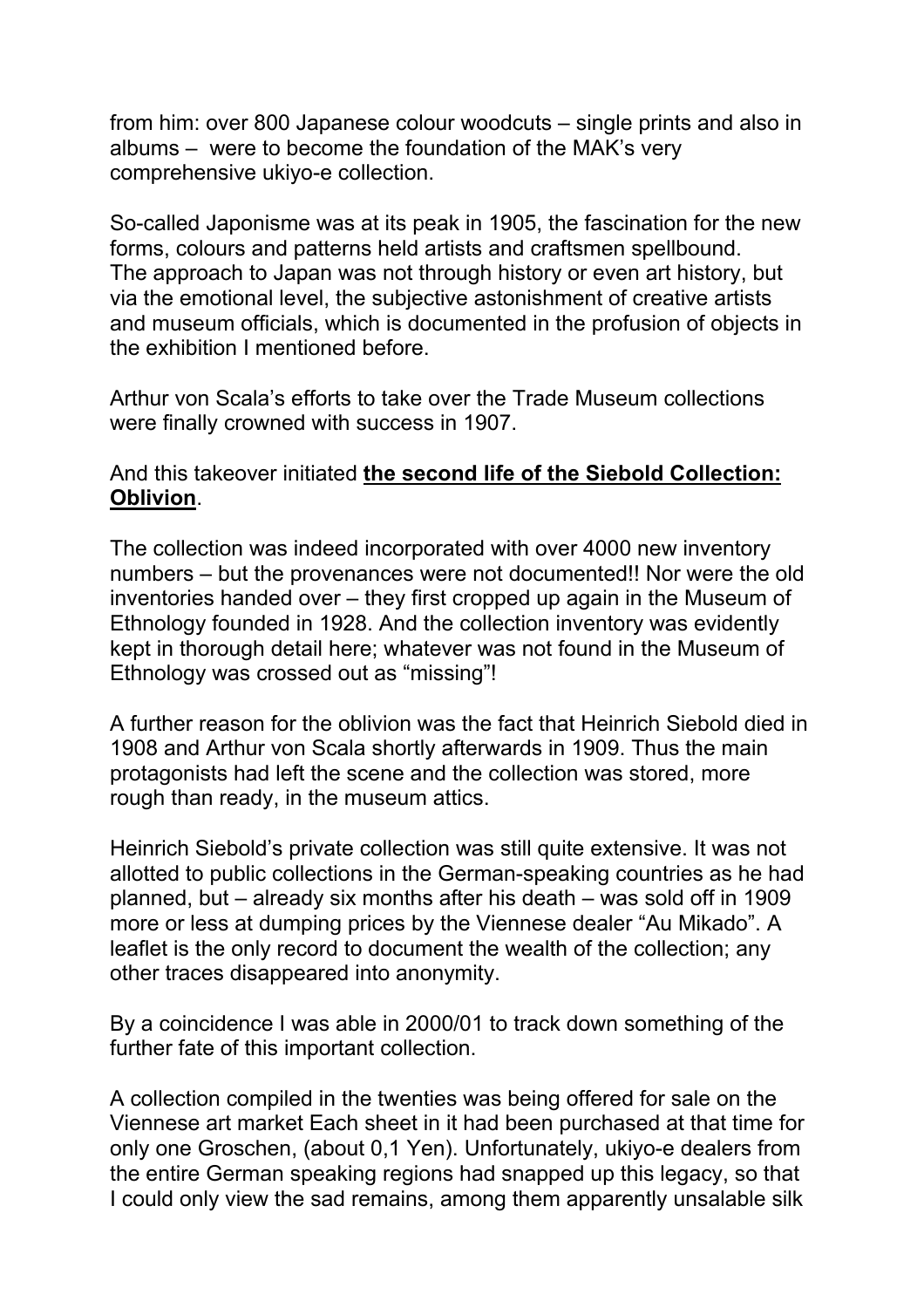paintings – which turned out to be by Kawahara Keiga!! Who else but Heinrich Siebold could have owned a whole series by Kawahara Keiga? The remaining colour woodcuts also corresponded to the character of the Siebold Collection.

The loss of the documents meant that the museum also lost any option of evaluating of the objects. Extensive parts of the collection were felt to be a burden; those in charge would have preferred to get rid of them. When I was put in charge of the collection the collection of ink paintings for instance was referred to as "Japanese junk"; today they are constantly in demand as loans for exhibitions. Buddhist paintings were not judged to be good enough for exhibitions; only a book project with Kodansha, published in 1994, brought the qualities and in part also the provenance of individual objects to light once more.

Another factor complicated matters after 1910: Viennese art history began to turn its attention to Asian art; here, China clearly ranked before Japan.

Nothing could illustrate this better than a quote from a small exhibition catalogue of 1922: *"…. this over-estimation of Japanese decorative arts of the last decade has quite obviously veered around in recent years in the opposite direction and people are now turning decisively away from the "Romans" towards the "Greeks" of the East. This is not in any way to denigrate Japan's merits within East Asian art, far more, it only shifts it into the right light… But it should not stop us seeking the creative spirit in the mother country of East Asian art*." To add insult to injury, the museum people were given another piece of information to chew over: …"*the motivation for this exhibition did not come from the Viennese museums, but from the University of Vienna. …*"

It was to remain thus for decades, before cooperation between the university and the museum in the persons of Josef Kreiner and Alfred Janata enabled **the third life of the Heinrich Siebold Collection**: **the rediscovery of the collection**.

The university connection between the faculty of Japanese Studies and ethnology proved fruitful in that the Asian curator at the Museum of Ethnology had the university's backing, thus expert knowledge, specialist advisory staff, and friendship-based cooperation.

As if it had been planned, the Institute of Japanese Studies became an autonomous faculty and Alfred Janata organised the major exhibition "The Profile of Japan" in the Museum of Ethnology in the same year, 1965. In a short history of the collection's history, Janata sketched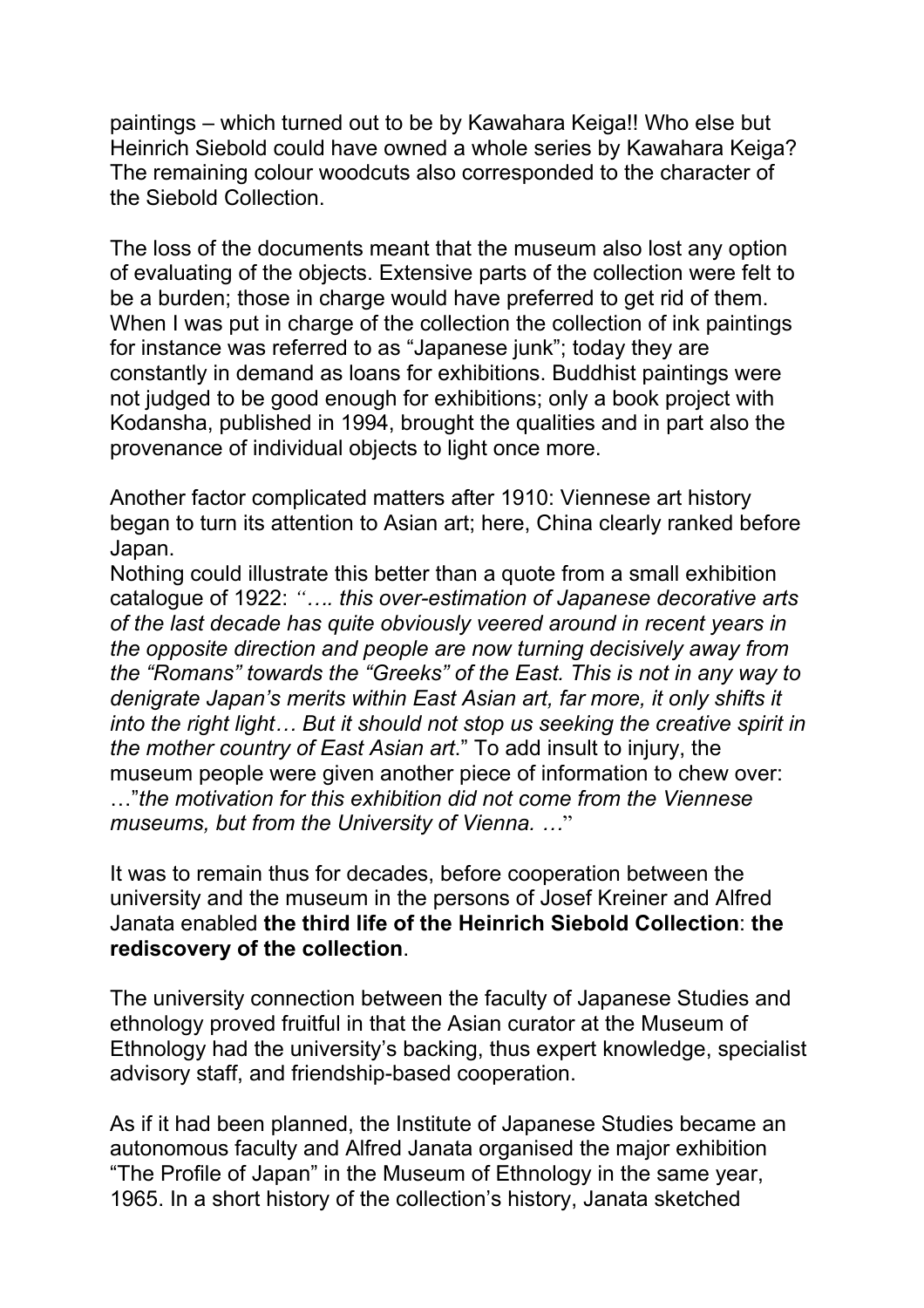Heinrich Siebold's biography. But far more important was the little "S" on the objects from the Siebold Collection! Thus people got a rough idea once more of what belonged in this collection.

On the other side of the Ringstrasse in the Museum of Applied Arts, there was by no means such clear awareness of the collection's history. There were indeed exhibitions relating to Japan, but the "Japan at the Vienna World Fair 1873" exhibition was the first one about Japan to show the museum's own holdings. In a short history of the Japanese Collection of the MAK today, the name of Siebold is conspicuous for its absence.

And even in 1978 when the two Viennese Asian collections jointly held the major exhibition "4000 Years of East Asian Art" (in Krems/D), you would have looked in vain for pointers to the Siebold Collection, whereas other collectors were in fact named.

So the third life in the Austrian Museum of Applied Arts in Vienna thus began on that Sunday afternoon I mentioned before, with Alfred Janata's visit.

When the Museum of Applied Arts was renovated in 1989 - 1993, we moved the complete collection into the newly constructed depot and at the same time created a database. Thus the various sorting options made it relatively easy to take over the entries of the old inventory in the Museum of Ethnology into the MAK catalogue of holdings. Every day brought new surprises!

Meanwhile, thanks to a fellowship of the Japan Foundation in Tokyo 1990/91, I was able to track down the true history of the Tokugawa Mausoleum from Shiba and I also researched the provenance of the katagami collection.

In 1995, during a short but intensive period of research at the Nichibunken in Kyoto, I was able to determine the provenance of a group of religious paintings from a certain temple.

And it experienced its highest point yet in the exhibition "200 Years of Siebold – the Japanese Collection of Philipp Franz and Heinrich von Siebold" in 1996 in Tokyo and Osaka. This was due to the initiative of Prof. Josef Kreiner and its success was so to speak the catalyst for the Viennese exhibition "Japan Yesterday - Traces and Objects of the Siebold Journeys", which was already shown in the MAK the next year, 1997. It was conceived, organised and contributed to jointly by both Viennese collections. Both exhibitions were committed to showing the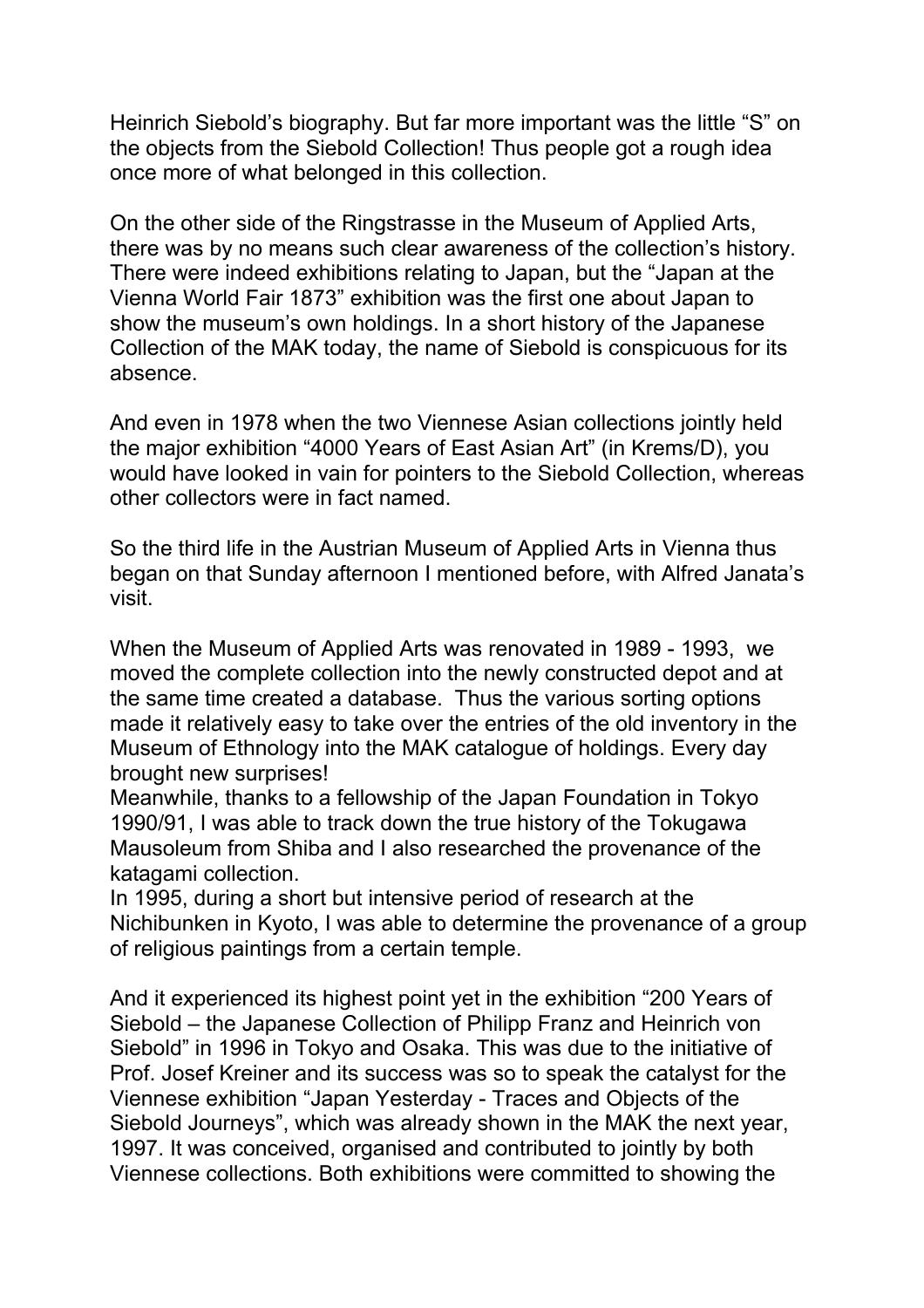continuity of father and son, and yet the individual touch of each as well, since each was conditioned by the age in which they collected. And, in conclusion, this symposium in Tokyo in honour of Heinrich Siebold must also be described as the culminating highlight of the third life of the collection.

And now we are faced with the question of the **fourth life**, this time from the point of view of an art historian, a friend of Japan, and a passionate museum curator: **the future of the Siebold Collection**.

We are confronted with several issues:

How do we see the Heinrich Siebold Collection? As a random accumulation of objects, or in their totality as a document of the social changes in Japan before 1900?

Thus thousands upon thousands of katagami / dyers' stencils were in fact nothing other than waste paper, the old tradition was cast off like an old kimono and swapped for western clothing. In Europe they were and are a source of inspiration for artists and designers! The same applies to the great quantity of ink paintings: worthless at the time, today unsurpassed witnesses of a lost iconography.

Heinrich Siebold was able to send the remains of a Tokugawa mausoleum from Shiba to Europe like a tourist souvenir – similarly, twenty years ago, Lenin statues were transported to the USA from Moscow.

The holistic view will gain more and more in significance as time goes by. And it will be even more important for Japan than for the West. Japanese researchers who visit our depots already have something about them of "Raiders of the Lost Ark".

What status and value does the individual object have in the collection? In the context of a museum I don't have to show a tea bowl any more to demonstrate how people drink tea in Japan; you can go round the corner to the next sushi restaurant and drink green tea out of a practically identical bowl. So almost all objects from the Siebold Collection are freed of such functions. The message of the object has changed because the general options within cultural exchange and contact have radically altered.

Instead, other aspects can move to the fore. For instance the aesthetic qualities of the design.